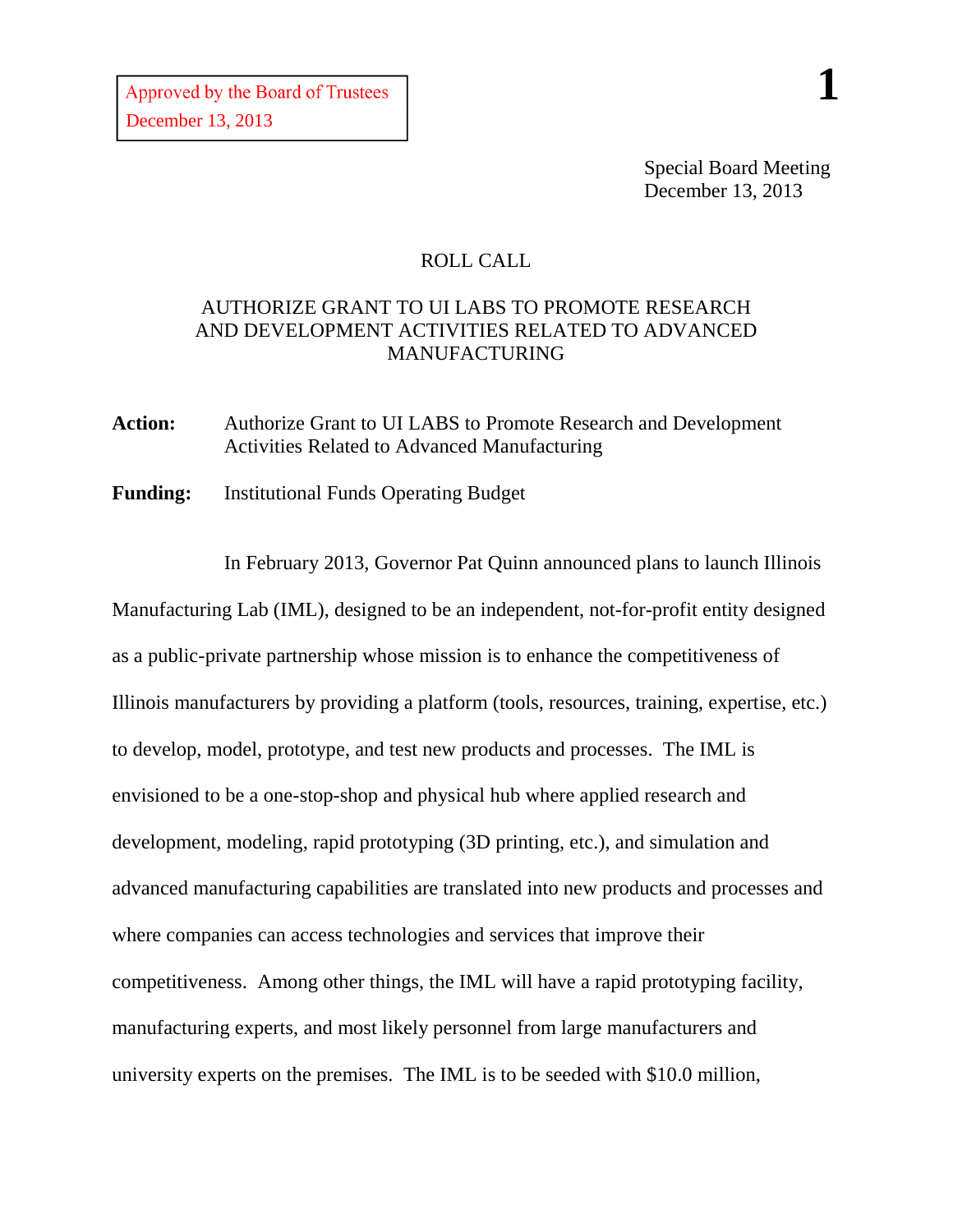including a \$5.0 million grant from the State and another \$5.0 million match from other sources. The State grant would be issued by the Illinois Department of Commerce and Economic Opportunity (IDCEO).

On March 23, 2013, UI LABS was formed as an Illinois not-for-profit corporation and a supporting organization of the University of Illinois for Internal Revenue Service (IRS) purposes. IML is proposed as the first laboratory within UI LABS, where applied research and development, modeling and simulation, and advanced manufacturing capabilities can be translated into new products and processes, and where Illinois companies access technologies that improve business competitiveness.

In furtherance of its missions of education, research, public service, and economic development, the University wishes to provide to UI LABS a grant up to the \$5.0 million match necessary for grantee to qualify for the IDCEO grant, pursuant to the University of Illinois Act, 110 ILCS 305; and Senate Resolution No. 296, 91st General Assembly, March 23, 2000, in which the Senate resolved, in part:

*That the State research-based universities of Illinois be encouraged to expand their role in statewide economic development; and be it further resolved, that the State research-based universities of Illinois make goodfaith efforts to work with the appropriate State and private agencies, local community leaders, and others interested in economic development initiatives; and be it further resolved that the State research-based universities of Illinois be encouraged to use their facilities, equipment, research scientists' and staff's time and services, and other resources for* 

2